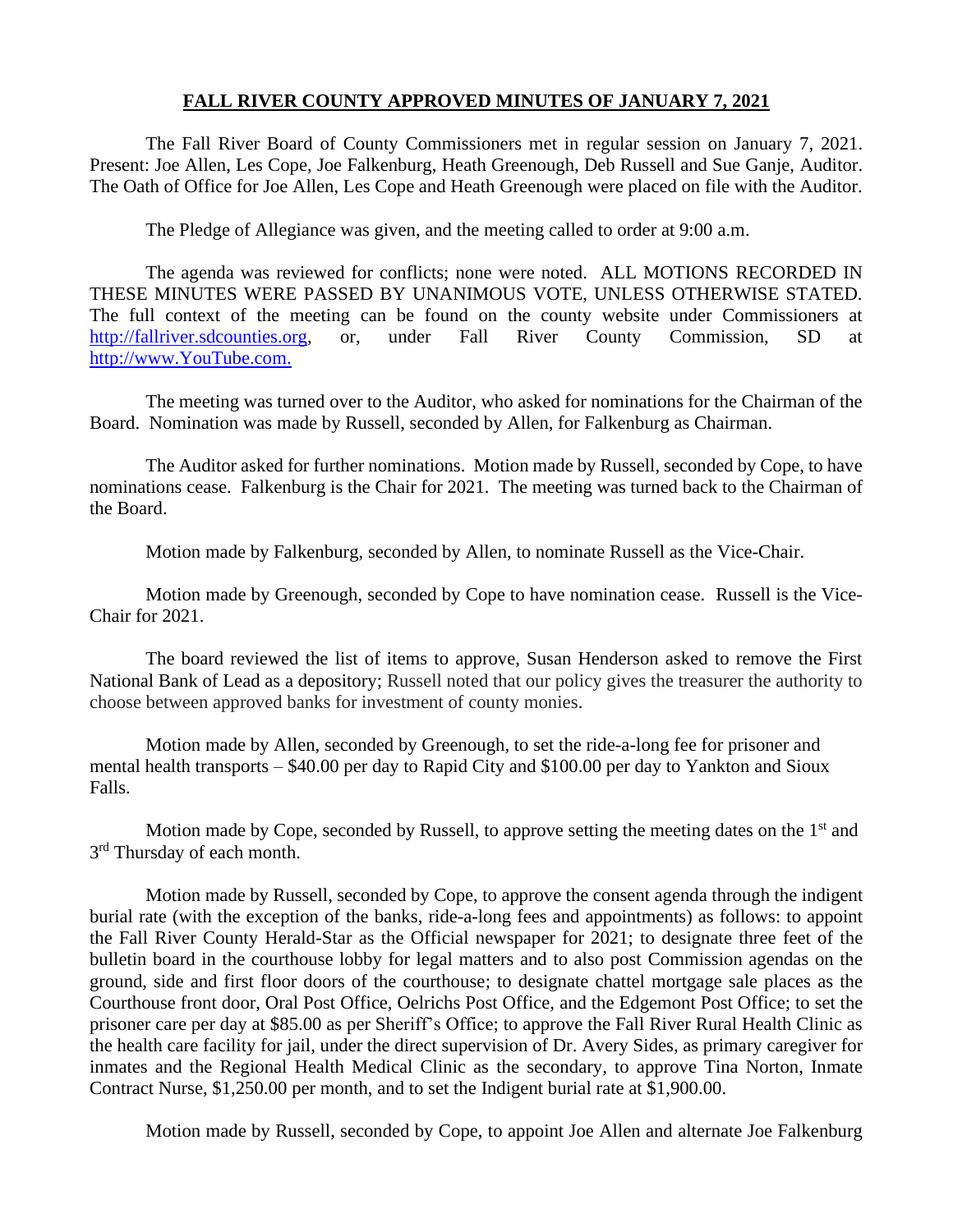to the L.E.P.C. board; appoint Joe Falkenburg and alternate Heath Greenough to the Weed board; to appoint Les Cope and alternate Deb Russell to the Custer/Fall River Regional Waste Management Board; and appoint Deb Russell and alternate Les Cope to the Black Hills Council of Local Governments Board  $(6<sup>th</sup>)$  District of Local Governments); to appoint Heath Greenough and alternate Joe Falkenburg to the Resource, Conservation and Development (R C & D) board; to appoint Joe Allen and alternate Les Cope to the Western SD Juvenile Services Center Board, and appoint Deb Russell and alternate Joe Falkenburg to the Prairie Hills Transit Board.

Motion made by Russell, seconded by Greenough, to approve travel for the county officials to attend meetings of the Black Hills Associations and to request office supervisors to obtain travel approval for all other meetings requiring more than same-day travel.

Motion made by Greenough, seconded by Allen, to approve the following resolutions on State Bids and Election fees and mileage; and the following listing: Longevity schedule; 2021 Commission salaries; 2021 salaries for appointed officials, and the 2021 listing of employee wages, including per diem for the weed board at \$25.00 per meeting plus mileage and coroner per call amount, and to table the 2021 elected official salaries resolution for the treasurer, auditor, register of deeds, state's attorney and sheriff until after executive session:

## **FALL RIVER COUNTY RESOLUTION #2021-01**

WHEREAS, the Division of Purchasing and Printing of the State of South Dakota has competitively bid state contracts for the purchase of necessary supplies, equipment and materials for state and local governments, and

WHEREAS, the Fall River County Board of Commissioners is authorized to purchase necessary supplies, equipment and materials for its use, and

NOW THEREFORE, BE IT RESOLVED, that the Board of Fall River County Commissioners enter into an agreement with the Division of Purchasing and Printing of the State of South Dakota to purchase equipment, supplies and materials.

Dated this 7<sup>th</sup> day of January 2021.

/s/Joe Falkenburg, Chairman Fall River County Commission

ATTEST: /s/Sue Ganje Fall River County Auditor

# **FALL RIVER COUNTY RESOLUTION #2021-02**

WHEREAS, pursuant to SDCL 12-15-11, the Board of County Commissioners at their first meeting shall set a fee for Election Board and the mileage rate;

NOW THEREFORE BE IT RESOLVED, that the Fall River County Board of Commissioners have set the FLAT FEE FOR ATTENDANCE OF ELECTION SCHOOL AT \$15.00; and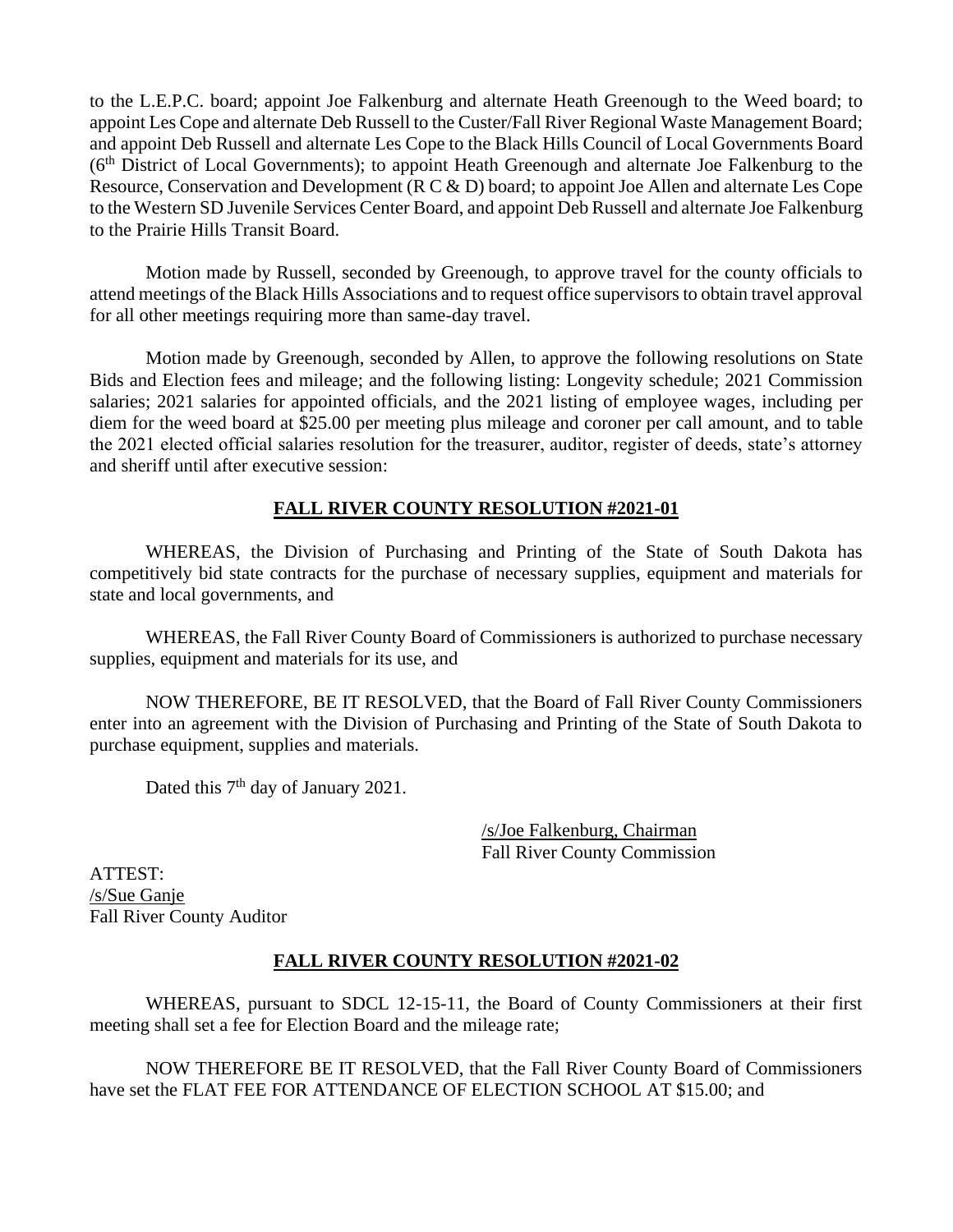BE IT FURTHER RESOLVED, that the Fall River Board of County Commissioners has set the fee for Election Boards for the Primary and General and all Special Elections as follows:

## ALL ELECTION BOARDS WILL RECEIVE A FLAT FEE OF \$130.00; RESOLUTION AND ABSENTEE BOARDS WILL BE SET AT \$9.45 PER HOUR, and

### ALL PROVISIONAL BOARDS WILL BE SET AT A \$20.00 FLAT FEE, and

BE IT FURTHER RESOLVED, that the Fall River County Commissioners set the mileage rate at \$.42 per mile for the transporting of ballots and ballot boxes by the precinct superintendent.

Dated this  $7<sup>th</sup>$  day of January, 2021

/s/Joe Falkenburg, Chairman Fall River County Commission

ATTEST: /s/Sue Ganje, County Auditor Fall River County

#### Longevity Pay

Longevity pay after 2 years of continuous service with the County, the employee shall be paid \$25.00 per month equating to \$300.00 per year. For each year of service after the initial 2 years of service, the employee shall be paid \$50.00 per month equating to \$600.00 per year. For twenty years of service and up shall be paid \$75.00 per month equating to \$900.00 per year.

| Wages for 2021             |                    |             | Eligible for<br>Longevity | Oglala Lakota County |
|----------------------------|--------------------|-------------|---------------------------|----------------------|
| <b>COMMISSIONERS</b>       |                    | Salary      |                           |                      |
| Allen, Joe                 | Commissioner       | \$9,600.00  |                           |                      |
| Greenough, Heath           | Commissioner       | \$9,600.00  |                           |                      |
| Falkenburg, Joe            | Commissioner       | \$10,200.00 |                           |                      |
| Cope, Les                  | Commissioner       | \$9,600.00  |                           |                      |
| Russell, Deborah           | Commissioner       | \$10,200.00 |                           |                      |
| <b>APPOINTED OFFICIALS</b> |                    | Salary      |                           |                      |
|                            | Veteran's Service  |             |                           |                      |
| Cullen, Dan                | Officer            | \$47,560.32 | $600.00$ per year         |                      |
|                            | Maintenance        |             |                           |                      |
| Weishaupl, David           | Supervisor         | \$38,160.12 |                           |                      |
|                            | Emergency          |             |                           |                      |
| Maynard, Frank             | Management         | \$61,082.64 | $600.00$ per year         |                      |
| Seiler, Randy              | Hwy Superintendent | \$66,918.60 | 900.00 per year           |                      |
|                            | Director of        |             |                           | \$10,300.00          |
| Hayes, Susan               | Equalization       | \$52,120.24 | $600.00$ per year         |                      |
| <b>Stacey Martin</b>       | <b>GIS</b>         | \$46,921.80 | $600.00$ per year         |                      |
| Steinmetz, Nina            | Weed Supervisor    | \$48,281.28 | 600.00 per year           |                      |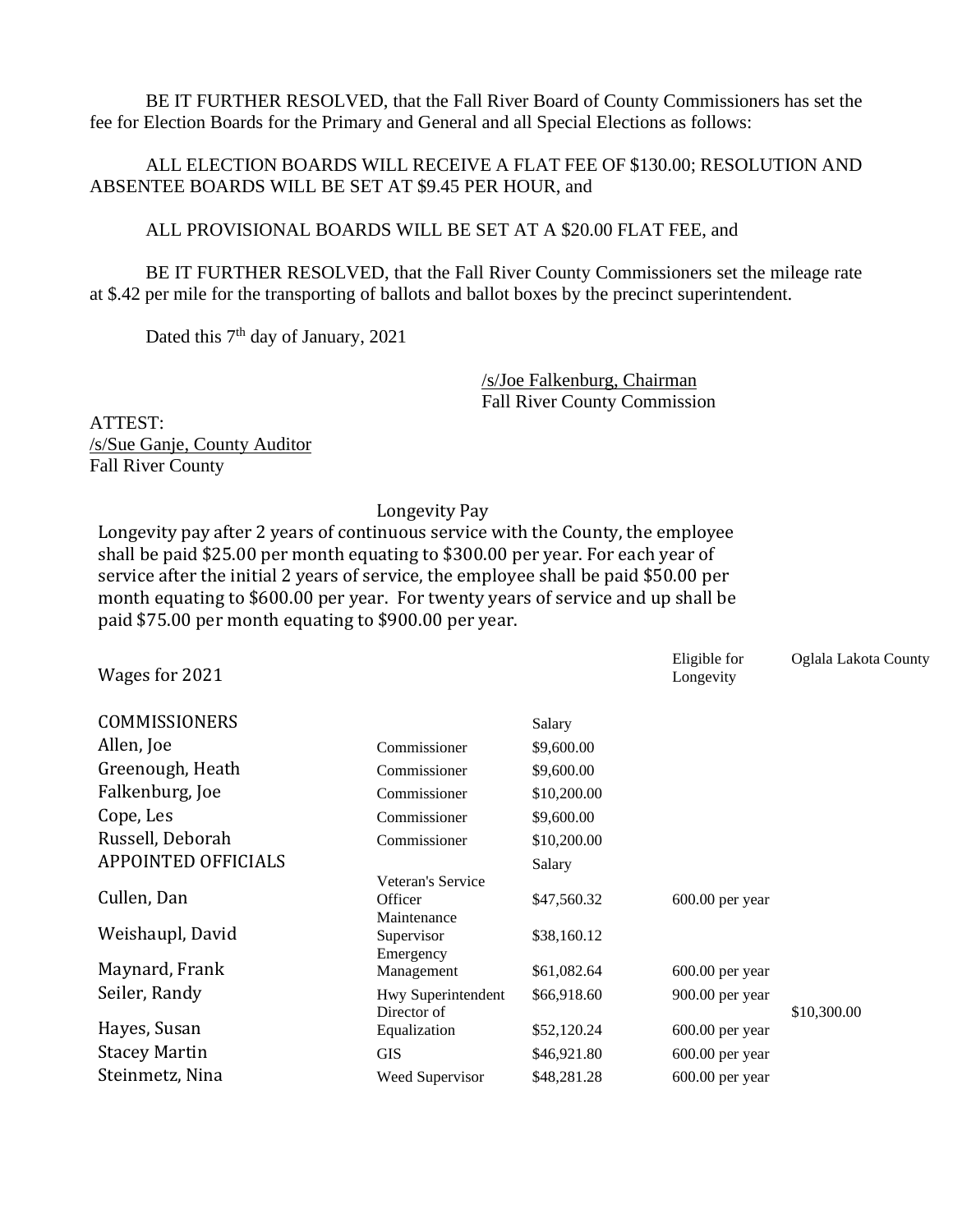| <b>HOURLY</b>                            |                                      | Hourly, or per<br>call/meeting |                   |
|------------------------------------------|--------------------------------------|--------------------------------|-------------------|
| Anderson, Rebecca                        | Greeter                              | \$11.00                        |                   |
| Behrens, Donna                           | Coroner                              | \$150.00 Per Call              |                   |
| Belt, Isnalawica                         | Deputy Sheriff                       | \$19.50                        |                   |
| Belt, Sydney                             | Dispatcher                           | \$16.50                        |                   |
| Berens, Larry                            | Security                             | \$12.00                        |                   |
|                                          | Register of Deeds                    |                                |                   |
| Birkland, LaVella                        | Office                               | \$16.25                        | $600.00$ per year |
| <b>Blessing, Brett</b>                   | <b>Hwy Department</b>                | \$23.04                        | 600.00 per year   |
| Boche, Carol                             | <b>State's Attorney</b><br>Office    | \$17.06                        | 300.00 per year   |
| Buchholz, Martin                         | Hwy Department                       | \$21.38                        | 600.00 per year   |
| Caster, Patty                            | Assessor's Office                    | \$18.00                        |                   |
| Denison, Frances                         | Assessor's Office                    | \$19.91                        | $600.00$ per year |
| Eberle, Aaron                            | <b>Auditor's Office</b>              | \$16.83                        | $600.00$ per year |
| Fleming, Melissa                         | Dispatcher                           | \$21.18                        | 600.00 per year   |
| Gibson, Carlo                            | <b>Hwy Department</b>                | \$19.11                        | 300.00 per year   |
| Grapentine, Laci                         | Greeter                              | \$11.00                        |                   |
| Hageman, Wayne                           | Weed Board                           | \$25.00 Per Meeting            |                   |
| Hansen, Bradley                          | Jailer                               | \$22.41                        | $600.00$ per year |
| Heisinger, Gerard                        | <b>Hwy Department</b>                | \$20.88                        | 600.00 per year   |
| Hosterman, Rachel                        | Sheriff's Office                     | \$14.00                        |                   |
| Hylle, Amanda                            | 24/7                                 | \$13.00                        |                   |
| Janis, Bobbie                            | <b>Auditor's Office</b>              | \$20.87                        | $600.00$ per year |
| Jarman, Martha                           | Dispatcher                           | \$27.89                        | 900.00 per year   |
|                                          | <b>State's Attorney</b>              |                                |                   |
| Jenniges, Edie                           | Office                               | \$18.35                        | 600.00 per year   |
| Johnson, Jean                            | Greeter                              | \$11.00                        |                   |
| Johnson, Valarie                         | Greeter                              | \$11.00                        |                   |
| Logue, Vincent<br>Luther, Brandon        | Deputy Sheriff                       | \$24.95                        | $600.00$ per year |
|                                          | Jailer                               | \$20.56                        | 300.00 per year   |
| Maciejewski, Anna<br>Maciejewski, Calvin | Treasurer's Office                   | \$15.43                        | 600.00 per year   |
| Maciejewski, Kyle                        | Hwy Department                       | \$23.16                        | 900.00 per year   |
| Madsen, Toni                             | Deputy Sheriff                       | \$22.35                        | 600.00 per year   |
| Martin, Ken                              | 24/7                                 | \$13.00                        |                   |
| McMillan, Thomas                         | Hwy Department                       | \$17.66<br>\$22.50             | 600.00 per year   |
| Mendez, Jose                             | Deputy Sheriff<br>Maintenance Office | \$18.45                        | 600.00 per year   |
| Mraz, Jennifer                           |                                      |                                | $600.00$ per year |
| Norton, Lyle                             | Dispatcher<br>Deputy Sheriff         | \$21.58<br>\$23.33             | $600.00$ per year |
| Novotny, Bob                             | Weed Board                           | \$25.00 Per Meeting            |                   |
| Oechsle, Kenneth                         | Weed & Pest                          | \$11.00                        |                   |
| Otteson, Anthony                         | Jailer                               | \$17.50                        |                   |
| Palmer, Ray                              | Weed & Pest                          | \$13.00                        |                   |
| Petersen Dee, Tamra                      | Assessor's Office                    |                                |                   |
|                                          |                                      | \$14.00                        |                   |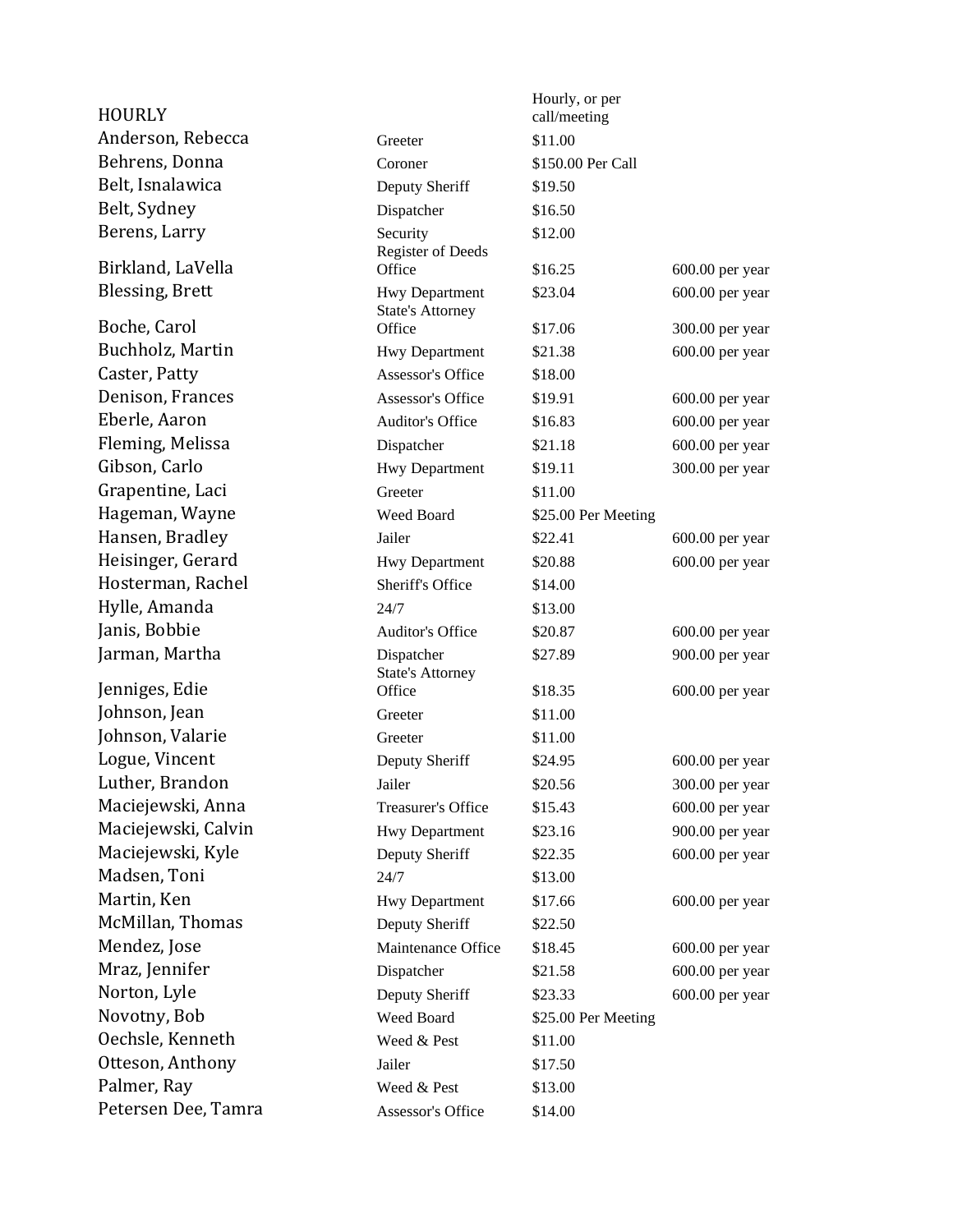| Pokorski, David     | Jailer                             | \$20.56                        | 300.00 per year   |
|---------------------|------------------------------------|--------------------------------|-------------------|
| Rakness, Elizabeth  | Deputy Sheriff                     | \$22.31                        | 300.00 per year   |
| Raskiewicz, Casey   | <b>Hwy Department</b>              | \$17.05                        |                   |
| Rhoads, Amy         | <b>Extension Office</b>            | \$14.00                        |                   |
| Rhoe, Kelli         | <b>Treasurer's Office</b>          | \$17.00                        |                   |
| Schmidt, Stacy      | <b>Auditor's Office</b>            | \$19.72                        | $600.00$ per year |
| Schubbel, Frederick | <b>Hwy Department</b>              | \$19.11                        | 300.00 per year   |
| Shaw, Nikki         | <b>Treasurer's Office</b>          | \$15.43                        | 600.00 per year   |
| Shull, Eric         | <b>Hwy Department</b>              | \$18.05                        |                   |
| Sides, John         | Weed Board                         | \$25.00 Per Meeting            |                   |
| Simunek, Trina      | Dispatcher                         | \$19.58                        | $600.00$ per year |
| Spitzer, Kristi     | Nurse's Office                     | \$22.53                        | 900.00 per year   |
| Standen, Julianne   | Greeter                            | \$11.00                        |                   |
| Steinmetz, Clayton  | <b>Hwy Department</b>              | \$16.05                        |                   |
| Stover, Crispeen    | <b>Register of Deeds</b><br>Office | \$13.00                        |                   |
| Timmins, Kathy      | Treasurer's Office                 | \$16.66                        | $300.00$ per year |
| Tomlinson, Julie    | <b>Auditor's Office</b>            | \$17.39                        | 600.00 per year   |
| Turner, Caitlin     | Assessor's Office                  | \$18.55                        | $600.00$ per year |
| Wishard, Jonathan   | Jailer                             | \$16.50                        |                   |
| Wood, Wesley        | Maintenance Office                 | \$14.00                        |                   |
| Wyatt, Jerry        | Weed & Pest                        |                                |                   |
| Zimiga, Austin      | Jailer                             | \$25.00 Per Meeting<br>\$20.56 |                   |
|                     |                                    |                                |                   |

Motion made by Greenough, seconded by Cope, to set the chairman of the mental health board's fee of \$125.00 per hour; to not rehire any employee who is eligible for and has retirement funds withheld, for a period of 6 months, if that employee has resigned and withdrawn their SD Retirement Funds, unless specifically authorized by the Board; to have government agencies notify the county on activities and to appoint Stacey Martin, PIO (Public Information Officer), with Melissa Fleming and Bobbie Janis as assistants.

Motion made by Russell, seconded by Allen, to approve the December 1 and December 10, 2020 minutes. The December 15, 2020 minutes were not available.

Motion made by Greenough, seconded by Russell, to confirm that an easement is not needed in relation to the vacation of part of a Highway, formerly known as County Road 9 and River Road, petitioned by Mark Tubbs, Tubbs Land and Cattle.

No applicants for county assistance met with the board.

Eric Pickar, Attorney for Bangs McCullen Law firm, met with the board, via google meets. Motion made by Russell, seconded by Allen, to accept the petition for Spirit Canyon Road District and set the election date for February 2, 2021.

Motion made by Russell, seconded by Cope, to deny the request to waive payments pursuant to SDCL 6-16-12.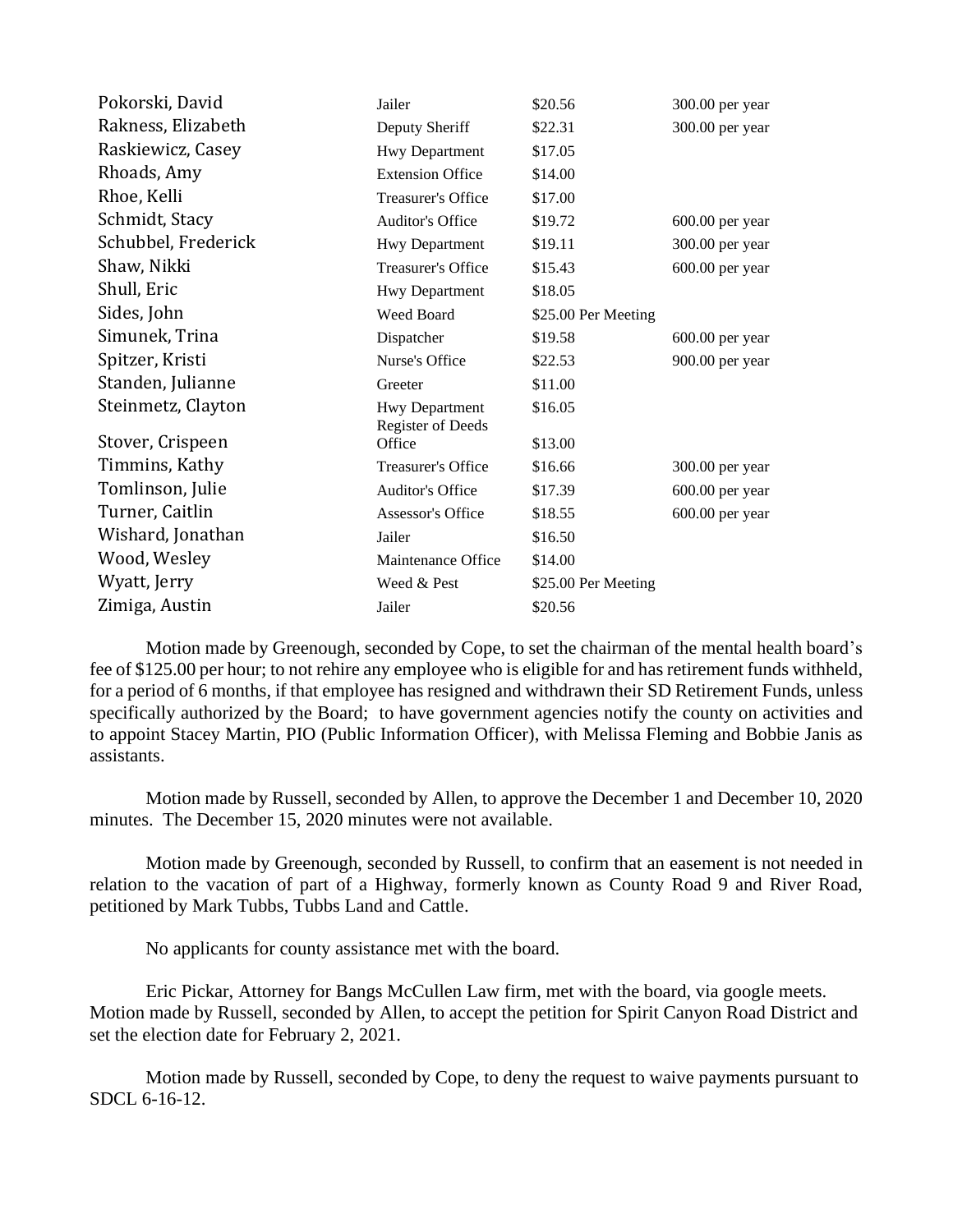Bob Evans, Sheriff, met with the board to report that there are 21 males and 4 females in the Fall River County Jail, 3 females and 1 male in the Pennington County Jail, with 1 inmate on work release, for a total of 30 inmates.

Discussion was held on need for one more Deputy. Motion made by Greenough, seconded by Russell, to approve hiring one additional Deputy Sheriff.

Motion made by Russell, seconded by Greenough, to approve the 2021 contract for housing of prisoners and detainees in the Pennington County Jail and authorize the Sheriff to sign.

Teresa Pullen, Treasurer, met with the board. Motion made by Allen, seconded by Greenough, to allow Pullen to continue with First Interstate Bank as a new credit card issuer for the county.

Falkenburg questioned Pullen on interest amounts paid by First National Bank of Lead, which is 2.00% for cd's and .40% for the ICS account. Pullens noted attempts made for local investments. Motion made by Greenough, seconded by Russell, to designate, by roll call vote, First Interstate Bank, First National Bank of Lead, Bank of the West, Black Hills Federal Credit Union, Black Hills Community Bank, Liberty National Bank as the official banks for 2021.

Randy Seiler, Highway Superintendent, met with the board. Motion made by Greenough, seconded by Cope, to set the private road work hearing for February 4, 2021, 9:55 a.m. as per SDCL 31-11-41 thru 31-11-45.

Seiler updated the board that they have been graveling or blading when there is moisture. Butler will be down to discuss the road grader at a future meeting; the current buy back on the 2014 motor grader the board will sell is \$150,000.00 from Butler Machinery. The Chilson Bridge and the Township Bridge north of Dewey are on schedule and will happen about the same time. So far there is no state action on the Provo Bridge.

SD Representatives Trish Ladner & Tim Goodwin (in person) and Senator Julie Frye-Mueller (via google meet) met with the board to discuss issue of possible increased property taxes due to current sales in the county. Also present were Don Olstad and Susie Hayes, Director of Equalization. The Senator and Representatives are willing to explore options which may include changes to school formulas, elderly freeze, and assessing agriculture land valuations, and to introduce bills while they are in session. The problem does exist statewide, but mostly West River. The continuing increase of values will affect residents and ability to stay in their homes.

The board was updated on Covid monies, Shep's Canyon Road, improving cell phone and internet service and Amendment A and Initiated Measure 26. The owner-occupied levy is applied differently by counties, which will be looked at as use of soils for ag land.

Discussion was also held on state's rights and Article 10; there needs to be more separation between the states and the federal government.

Motion made by Allen, seconded by Russell, to approve the bills as follows:

**GENERAL FUND**

CURA HOSPITALITY **INMATE/FOOD SUPPLY** \$11,048.79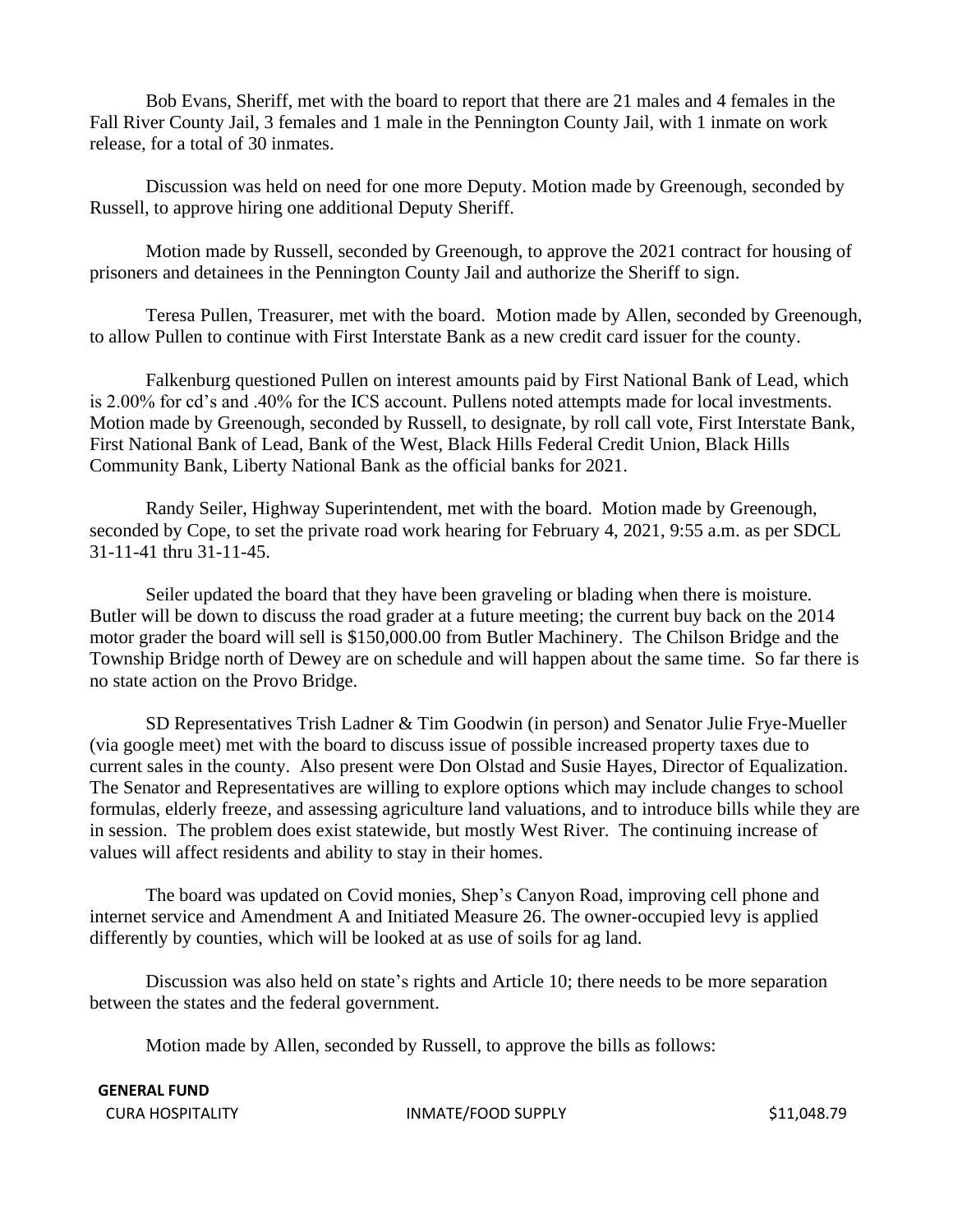| A-Z SHREDDING INC               | <b>SHREDDING</b>                                                                   | \$78.02     |
|---------------------------------|------------------------------------------------------------------------------------|-------------|
| <b>BLACK HILLS CHEMICAL</b>     | <b>SUPPLY</b>                                                                      | \$409.44    |
| <b>BLACK HILLS ENERGY</b>       | UTILITY/POWER ELECTRIC                                                             | \$3,704.02  |
| <b>EN-TECH LLC</b>              | <b>FUMIGATION</b>                                                                  | \$110.00    |
| DUDE SOLUTIONS, INC.            | <b>GIS SUPPORT CONTRACT</b>                                                        | \$265.98    |
| FALL RIVER HEALTH SERVICE       | <b>INMATE MEDICAL</b>                                                              | \$627.90    |
| <b>GALLS</b>                    | UNIFORM ALLOWANCE                                                                  | \$348.92    |
| <b>GOLDEN WEST TECHNOLOGIES</b> | SERVICE/NETWORK/SERVER                                                             | \$5,241.77  |
| HOT SPRINGS ACE HARDWARE        | <b>SUPPLY</b>                                                                      | \$269.06    |
| <b>CITY OF HOT SPRINGS</b>      | <b>HANGAR RENT</b>                                                                 | \$1,200.00  |
| JENSEN, LYLE                    | <b>CONTRACT</b>                                                                    | \$1,500.00  |
| KNECHT, ANDREW JOHN             | <b>CAAF</b>                                                                        | \$8,991.90  |
| <b>MARCO</b>                    | <b>COPIER LEASE</b>                                                                | \$175.18    |
| MCGLUMPHY, ERIN                 | REIMBURSEMENT                                                                      | \$753.27    |
| OTIS ELEVATOR COMPANY           | SERVICE CONTRACT                                                                   | \$437.04    |
| PENNINGTON COUNTY JAIL          | <b>TRANSPORT</b>                                                                   | \$244.85    |
| <b>QUILL CORPORATION</b>        | <b>OFFICE SUPPLIES</b>                                                             | \$20.99     |
| SD SHERIFF'S ASSN               | <b>2021 DUES</b>                                                                   | \$712.82    |
| SERVALL                         | RUG/UNIFORM SERVICE                                                                | \$400.78    |
| SONNY'S SUPER FOODS             | <b>SUPPLY</b>                                                                      | \$57.20     |
| <b>STEVEN'S AUTOMOTIVE</b>      | <b>SERVICE</b>                                                                     | \$35.15     |
| VANGUARD APPRAISALS INC         | <b>ANNUAL SERVICE FEES</b>                                                         | \$11,800.00 |
| MILES, SASHA                    | <b>BLOOD DRAW</b>                                                                  | \$75.00     |
|                                 | TOTAL FOR GENERAL FUND                                                             | \$48,508.08 |
| <b>COUNTY ROAD &amp; BRIDGE</b> |                                                                                    |             |
| <b>BLACK HILLS ENERGY</b>       | UTILITY POWER ELECTRIC                                                             | \$773.96    |
|                                 | TOTAL COUNTY ROAD & BRIDGE                                                         | \$773.96    |
| <b>EMERGENCY MANAGEMENT</b>     |                                                                                    |             |
| <b>GOLDEN WEST TECHNOLOGIES</b> | SERVICE/NETWORK/SERVER                                                             | \$8.50      |
| <b>MARCO</b>                    | <b>COPIER LEASE</b>                                                                | \$34.05     |
|                                 | TOTAL FOR EMERGENCY MANAGEMENT                                                     | \$42.55     |
|                                 | TOTAL PAID BETWEEN 1/1/21 AND 1/7/20                                               | \$49,324.60 |
|                                 | <b>Drook</b> was taken at $10.27$ a.m. and the meeting reconversed at $10.22$ a.m. |             |

Break was taken at 10:27 a.m. and the meeting reconvened at 10:33 a.m.

No public comment was heard.

Motion made by Cope, seconded by Allen, to enter into executive session as per SDCL 1-25-2 (1) personnel and (3) for legal purposes at 10:34 a.m.

Meeting resumed at 11:20 a.m.

Motion made by Allen, seconded by Greenough to increase new County Treasurer Pullen salary by \$2,000 and approve the following resolution:

# **FALL RIVER COUNTY RESOLUTION #2021-03**